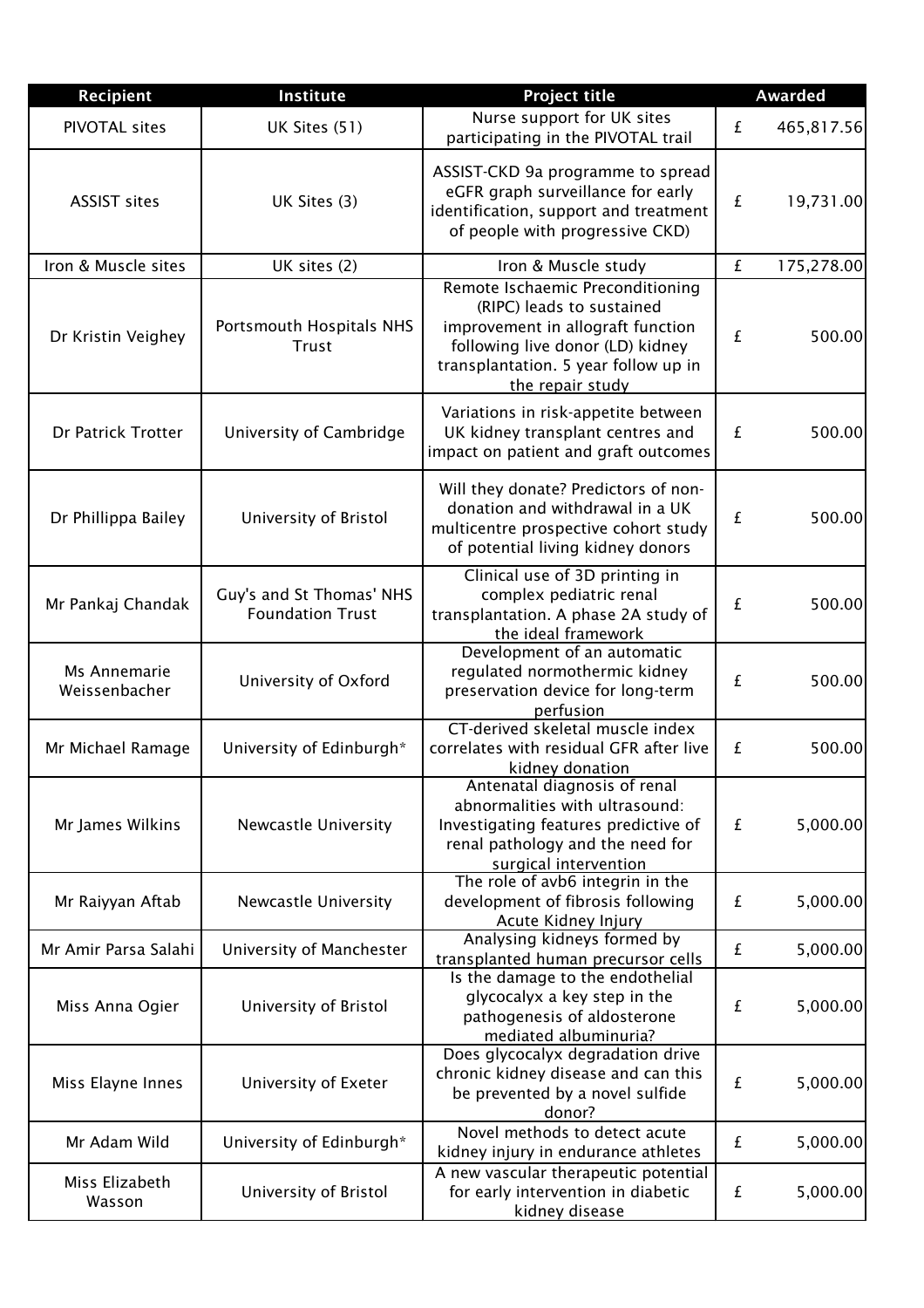| <b>Recipient</b>                     | Institute                                            | <b>Project title</b>                                                                                                                                                |   | <b>Awarded</b> |
|--------------------------------------|------------------------------------------------------|---------------------------------------------------------------------------------------------------------------------------------------------------------------------|---|----------------|
| Mr Rui Zhi Shum                      | University of Bristol                                | Deciphering FoxO1-Clover signalling<br>dynamics in kidney podocytes                                                                                                 | £ | 5,000.00       |
| Professor Matthew A<br><b>Bailey</b> | University of Edinburgh*                             | Generating a kidney-specific<br>knockout of Hsd11b2 to interrogate<br>salt-sensitive hypertension                                                                   | £ | 39,430.44      |
| Professor Claire<br>Harris           | Newcastle University                                 | Complement C5 convertase<br>dysregulation; role in C3<br>glomerulopathy and stratification of<br>patients for anti-C5 therapy                                       | £ | 39,978.54      |
| Prof Dr John Colyer                  | University of Leeds                                  | Detecting particular molecular forms<br>of NGAL to improve AKI diagnostic<br>tests                                                                                  | £ | 0.35           |
| Professor John<br>Armour             | University of Nottingham                             | Understanding the role of alpha<br>defensins in IgA nephropathy                                                                                                     | £ | 35,432.00      |
| <b>Professor Maarten</b><br>Taal     | University of Nottingham                             | Multiparametric Renal MRI to Stratify<br>and Monitor the Progression of<br><b>Chronic Kidney Disease</b>                                                            | £ | 39,969.00      |
| Dr Sandrine Prost                    | University of Edinburgh*                             | In situ macrophage phenotyping in<br>ANCA-positive vasculitis in human<br>biopsies                                                                                  | £ | 39,898.35      |
| Dr Sarju Raj Singh<br>Maharjan       | UCL Centre for Nephrology*                           | N/A - clinical and research training                                                                                                                                | £ | 21,560.00      |
| Dr Xu Chen                           | Leicester General Hospital                           | N/A - clinical and research training                                                                                                                                | £ | 18,500.00      |
| Dr Nicole Solomon                    | <b>Birmingham Children's</b><br>Hospital*            | N/A - clinical and research training                                                                                                                                | £ | 2,232.00       |
| Dr Racquel Lowe-<br>Jones            | St George's University<br><b>Hospitals NHS Trust</b> | N/A - clinical and research training                                                                                                                                | £ | 11,527.00      |
| Dr Vicky Brocklebank                 | Newcastle University                                 | Personalised management of atypical<br>haemolytic uraemic syndrome                                                                                                  | £ | 53,874.00      |
| Dr Hannah Wilkinson                  | King's College London                                | Localised inhibition of thrombin at<br>endothelial surfaces - a translational<br>strategy to inhibit immune responses<br>to localised antigen                       | £ | 2.00           |
| Dr Grace Nabulo                      | University of Leicester                              | Daphne Jackson Trust Fellowship                                                                                                                                     | £ | 30,224.36      |
| Dr Katherine Bull                    | University of Oxford                                 | An investigation into the genetic and<br>functional basis of proteinuric kidney<br>disease                                                                          | £ | 248,199.00     |
| Dr William<br>Herrington             | University of Oxford                                 | Adiposity and kidney disease:<br>observations from large blood-based<br>prospective cohorts across a wide<br>range of different populations                         | £ | 186,001.00     |
| Professor Patricia<br><b>Murray</b>  | University of Liverpool                              | Investigating the potential of cell-<br>based regenerative medicine<br>therapies to ameliorate acute kidney<br>injury and prevent progression to<br>chronic disease | £ | 40,000.00      |
| Dr Kate Bramham                      | King's College Hospital                              | Global assessment of COAGulation<br>defects in Kidney Disease (COAG-KD)                                                                                             | £ | 39,035.00      |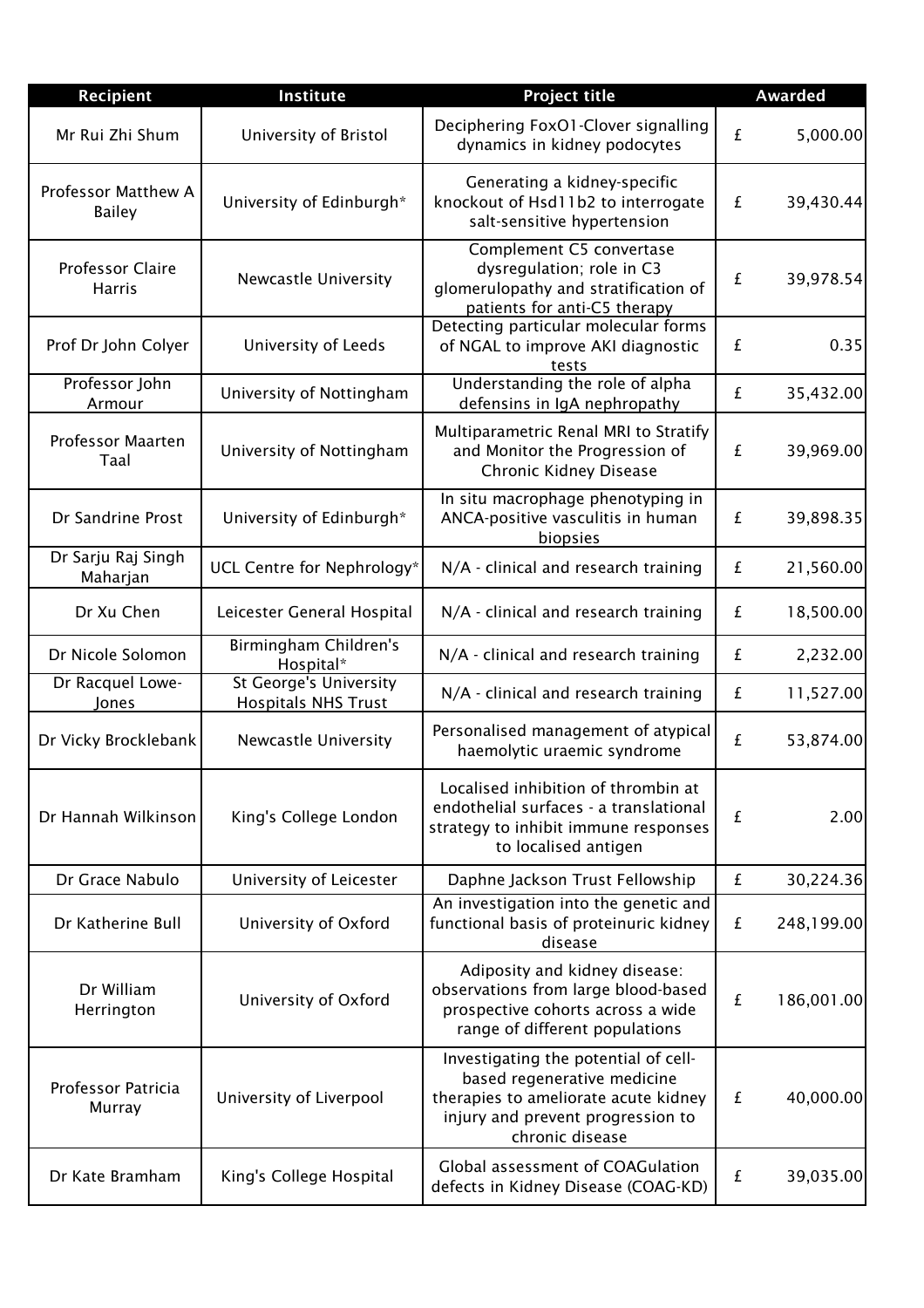| <b>Recipient</b>                       | Institute                                | <b>Project title</b>                                                                                                                                                                                                   | <b>Awarded</b>  |
|----------------------------------------|------------------------------------------|------------------------------------------------------------------------------------------------------------------------------------------------------------------------------------------------------------------------|-----------------|
| Dr Kevin Woollard                      | Imperial College London*                 | Mechanisms of cardiovascular<br>comorbidity in chronic kidney<br>disease: The role of heart<br>macrophage recruitment in<br>cardiomyopathy                                                                             | £<br>193,578.00 |
| Dr Mark Lambie                         | Keele University                         | The UK Peritoneal Dialysis Outcomes<br>and Practice Patterns Study: UK-<br><b>PDOPPS</b>                                                                                                                               | £<br>259,571.00 |
| Dr Kate Bramham                        | King's College London                    | Observational cohort and<br>Randomised Controlled feasibility<br>study of nitric oxide Augmentation to<br>prevent pregnancy-associated<br>progression of Renal Disease<br>(ORChARD) study                              | £<br>199,461.24 |
| Dr Kate Bramham                        | King's College London                    | PREgnancy-associated progression of<br>chronic kidney DIsease: development<br>of a Clinical predictive Tool (PREDICT)                                                                                                  | £<br>110,557.24 |
| Miss Rachel Harwood                    | University of Liverpool                  | Investigating the efficacy, safety and<br>mechanisms of action of regenerative<br>medicine therapies in Ischaemia<br>Reperfusion Injury of the Mouse<br>Kidney                                                         | £<br>163,095.00 |
| <b>KKR Transitional</b><br>clinic      | <b>Great Ormond Street</b><br>Hospital   | Clinical sessions for paediatric to<br>adult transition clinic.                                                                                                                                                        | 20,000.00<br>£  |
| Miss Lorna Marson                      | University of Edinburgh*                 | HOT2 - A blinded randomized<br>controlled investigation into the<br>efficacy of heme arginate in<br>improving primary graft function in<br>deceased donor kidney<br>transplantation.                                   | £<br>739,116.00 |
| Professor Detlef<br><b>Bockenhauer</b> | UCL Centre for Nephrology*               | Developing cell lines for the study of<br><b>HIPKD</b>                                                                                                                                                                 | £<br>21,489.00  |
| Dr Gavin Iain Welsh                    | University of Bristol                    | Role of the podocin/CDCP1<br>interaction in the pathogenesis of<br>Nephrotic Syndrome                                                                                                                                  | 135,591.00<br>£ |
| Dr Aoife Waters                        | <b>UCL Institute of Child</b><br>Health* | <b>Targetting Glomerulosclerosis: Novel</b><br>Strategies for Steroid Resistant<br>Nephrotic Syndrome                                                                                                                  | £<br>197,999.61 |
| Dr Kathryn Garner                      | University of Bristol                    | Modelling Angiotensin receptor-<br>associated protein (ATRAP)<br>interaction dynamics to define novel<br>targets for treatment of Chronic<br>kidney disease                                                            | 220,472.00<br>£ |
| <b>RADAR</b>                           | UK Renal Registry                        | Re-consenting of RaDaR (15000)<br>patients.                                                                                                                                                                            | 53,506.00<br>£  |
| Dr James Burton                        | University of Leicester                  | Validating the accuracy of novel, non-<br>contrast, Cardiac magnetic resOnaNce<br>imaging in defining myocardial<br>FIbRosis in patients with end-stage<br>renal disease on haeModialysis: The<br><b>CONFIRM study</b> | £<br>47,744.00  |
| Dr Kevin Marchbank                     | Newcastle University                     | Testing the efficacy of new anti-<br>complement therapies in a unique C3<br>gain-of-function model of kidney<br><u>disease</u>                                                                                         | £<br>170,776.00 |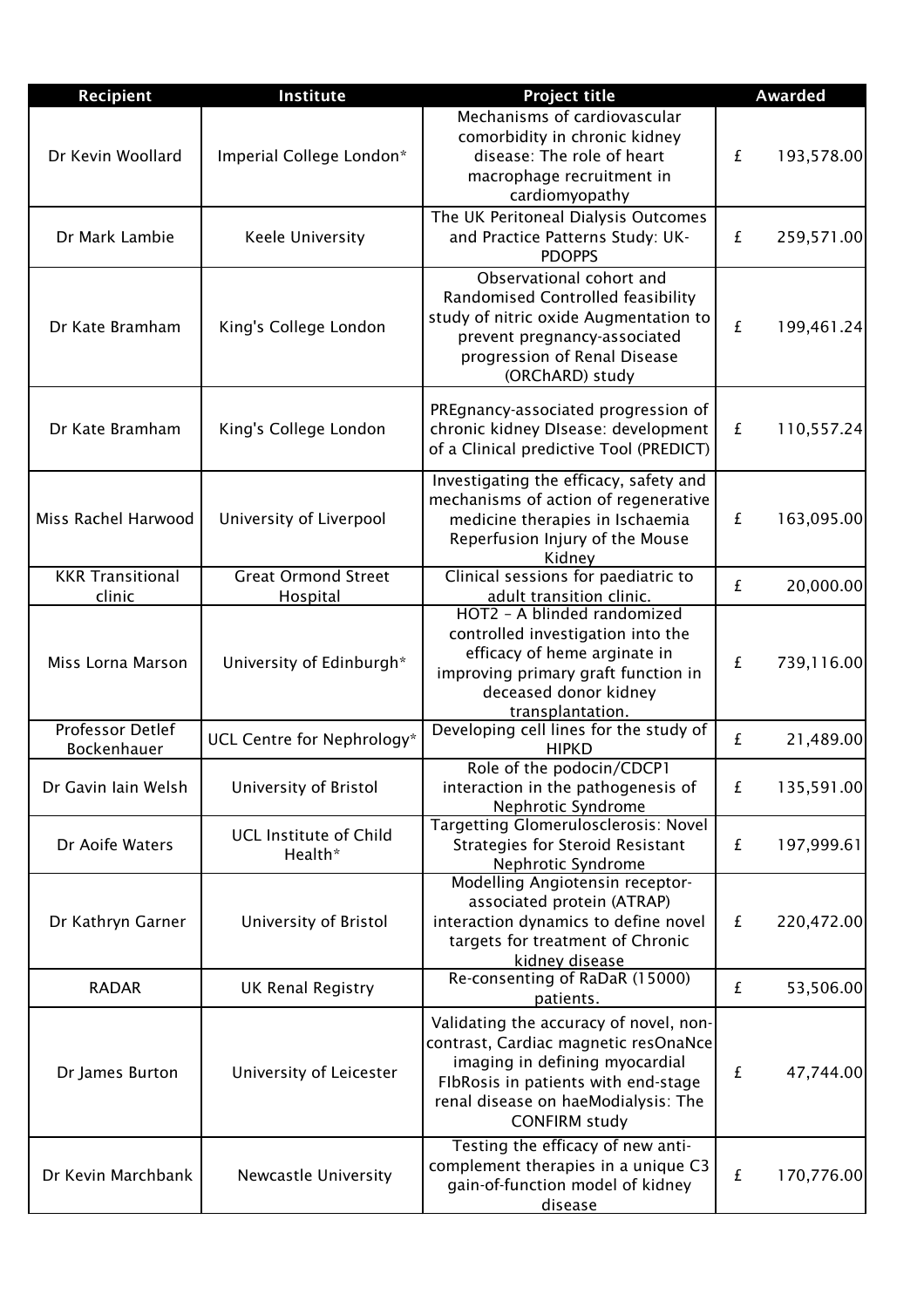| <b>Recipient</b>            | Institute                              | <b>Project title</b>                                                                                                                                                                              | <b>Awarded</b>  |
|-----------------------------|----------------------------------------|---------------------------------------------------------------------------------------------------------------------------------------------------------------------------------------------------|-----------------|
| Professor Paul<br>Roderick  | University of Southampton              | Ethnic differences in kidney function<br>in childhood and the role of kidney<br>size: the Born in Bradford Cohort<br>Renal Study.                                                                 | £<br>181,563.00 |
| Dr James Dear               | University of Edinburgh*               | Prevention of injury to the kidney by<br>circulating hepatic microRNA                                                                                                                             | £<br>124,122.42 |
| Dr Neil Roberts             | University of Manchester               | First steps to gene therapy for<br>congenital bladder disease                                                                                                                                     | £<br>73,338.50  |
| Mr Jason Wong               | University of Manchester               | Enhancing the vasculature of kidneys<br>formed by transplanted human<br>precursor cells                                                                                                           | £<br>64,617.56  |
| Dr Andrew<br>Macdonald      | University of Leeds                    | A novel therapeutic use of<br>glibenclamide to treat BK virus<br>associated kidney disease                                                                                                        | 199,824.00<br>£ |
| Professor Richard<br>Coward | Bristol Royal Hospital for<br>Children | Targeting glomerular insulin<br>signalling to treat diabetic kidney<br>disease: an information theoretic<br>approach.                                                                             | 200,000.00<br>£ |
| Dr Phillippa Bailey         | University of Bristol                  | What factors explain the association<br>between socioeconomic deprivation<br>and a reduced likelihood of living-<br>donor kidney transplantation? A<br>questionnaire based case-control<br>study. | £<br>43,855.00  |
| Dr Sakari Vanharanta        | University of Cambridge                | Modelling therapeutic susceptibilities<br>of the von Hippel-Lindau disease-<br>associated kidney lesions in<br>genetically engineered mice                                                        | £<br>199,366.25 |
| Dr Bryan Conway             | University of Edinburgh*               | Role Of Macrophages In Progression<br>And Reversal Of Renal Fibrosis                                                                                                                              | £<br>145,652.17 |
| Dr Robert Steadman          | <b>Cardiff University</b>              | The role of Hyal2 in mediating<br>hyaluronan synthase 2 antisense-<br>dependent anti-fibrotic cell responses                                                                                      | 196,662.00      |
| Professor Fiona Karet       | University of Cambridge                | Silencing mutant genotype in<br>uromodulin-associated nephropathy:<br>a feasibility and proof-of-principle<br>pilot study                                                                         | £<br>9,000.00   |
| Dr Jane Steele              | University of Birmingham*              | <b>NURTuRE: National Unified Renal</b><br>Translational Research Enterprise -<br>HBRC Univ of Birmingham                                                                                          | 25,365.00<br>£  |
| Professor Moin<br>Saleem    | University of Bristol                  | <b>NURTuRE: National Unified Renal</b><br>Translational Research Enterprise -<br>University of Bristol                                                                                            | 135,795.00<br>£ |
| Dr Kristian Spreckley       | <b>UK Biocentre</b>                    | <b>NURTuRE: National Unified Renal</b><br>Translational Research Enterprise - UK<br><b>Biocentre Milton Keynes</b>                                                                                | 44,549.00<br>£  |
| Professor Maarten<br>Taal   | University of Nottingham               | <b>NURTuRE: National Unified Renal</b><br>Translational Research Enterprise -<br>University of Nottingham                                                                                         | 50,470.00<br>£  |
| Fiona Braddon               | UK Renal Registry                      | <b>NURTuRE: National Unified Renal</b><br>Translational Research Enterprise - UK<br><b>Renal Registry</b>                                                                                         | £<br>35,556.00  |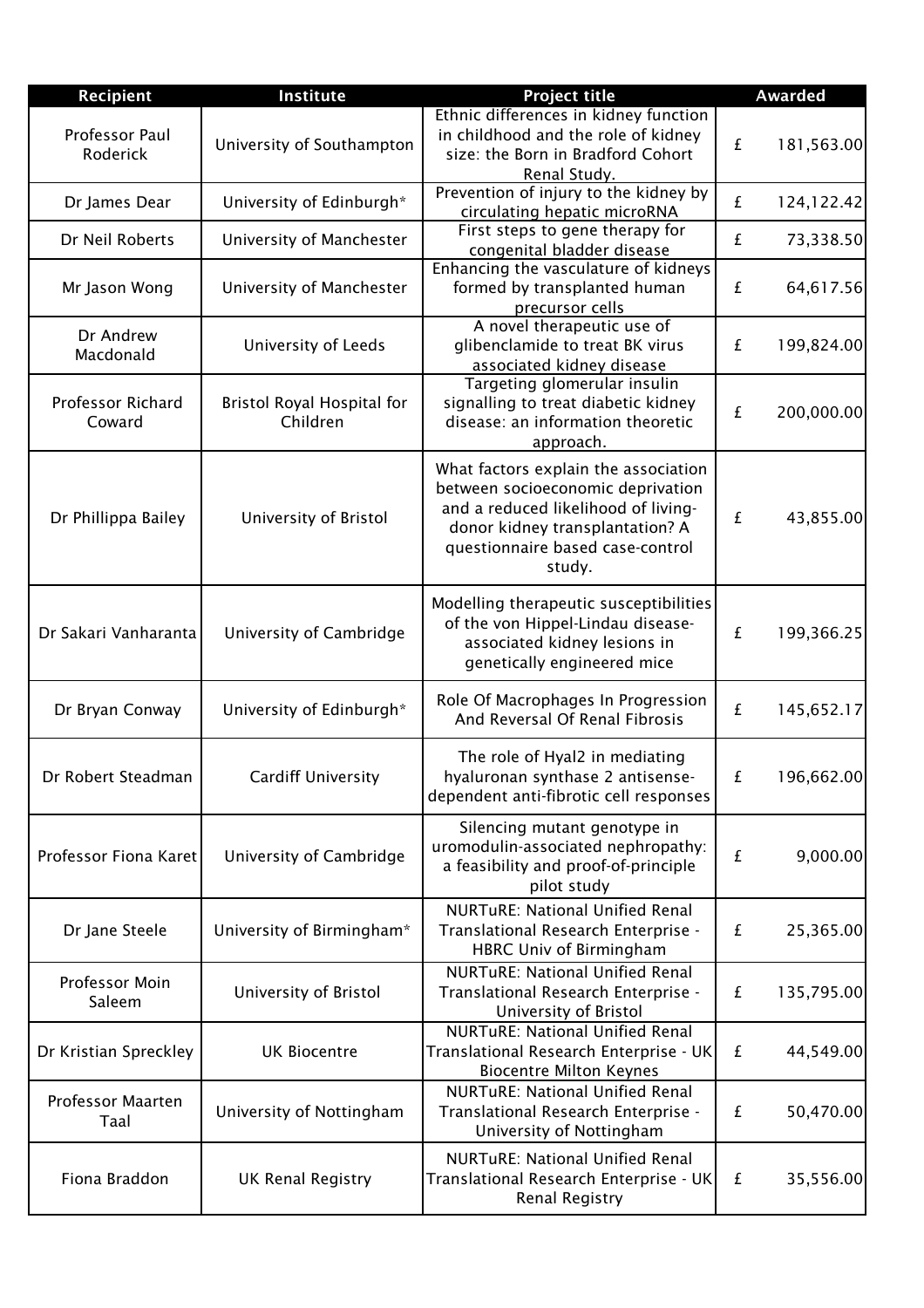| <b>Recipient</b>                     | Institute                                                         | <b>Project title</b>                                                                                                                                 |   | Awarded    |
|--------------------------------------|-------------------------------------------------------------------|------------------------------------------------------------------------------------------------------------------------------------------------------|---|------------|
| Professor Richard<br>Coward          | University of Bristol                                             | European Society of Paediatric<br>Nephrology, Glasgow, 7-9 September                                                                                 | £ | 2,000.00   |
| Professor Richard<br>Coward          | University of Bristol                                             | 2017<br>European Society of Paediatric<br>Nephrology, Glasgow, 7-9 September<br>2017                                                                 | £ | 2,000.00   |
| Professor Philip Kalra               | <b>Renal Association</b>                                          | RA Support at UK Kidney Week, ACC,<br>Liverpool, 20 June 2017                                                                                        | £ | 2,000.00   |
| Dr Matt Hall                         | <b>Renal Association</b>                                          | Delivering Success - an update on<br>Pregnancy & Kidney Disease, RCP<br>London, 8 March 2018                                                         | £ | 1,650.00   |
| Professor Philip Kalra               | <b>Renal Association</b>                                          | RA Support at UK Kidney Week, ACC,<br>Liverpool, 21 June 2017                                                                                        | £ | 2,000.00   |
| Dr Peter Gerard Jan<br>Hohenstein    | Roslin Institute                                                  | Nephrogenesis Workshop, the Roslin<br>Institute, 22 June 2017                                                                                        | £ | 632.00     |
| Professor Rachel<br>Lennon           | University of Manchester                                          | 2017 International Workshop on<br>Alport Syndrome, The Lighthouse,<br>Glasgow, 4-6 September 2017                                                    | £ | 2,000.00   |
| Dr Arvind Nagra                      | University Hospital<br>Southampton NHS<br><b>Foundation Trust</b> | Working Together to Manage<br><b>Paediatric Onset Renal Conditions</b><br>Moving into Adult Services,<br>Southampton General Hospital, 2 Feb<br>2018 | £ | 2,000.00   |
| Dr Kieran McCafferty                 | <b>Barts Health NHS Trust</b>                                     | Diabetes: at the forefront of Kidney<br>Disease, Royal Society of Medicine, 22<br>Feb 2018                                                           | £ | 2,000.00   |
| Dr Shuman Haq                        | University Hospital<br>Southampton NHS<br><b>Foundation Trust</b> | <b>British Association for Paediatric</b><br>Nephrology (BAPN) Winter Meeting,<br>11 and 12 January 2018, Manchester                                 | £ | 700.00     |
| Dr Matthew Graham-<br><b>Brown</b>   | University Hospitals of<br>Leicester NHS Trust                    | Renal Association SpR Club spring<br>meeting, 10 and 11 March 2018,<br>Leicester                                                                     | £ | 2,000.00   |
| Dr Elham Asgari                      | Guy's Hospital                                                    | Renal Regenerative Medicine<br>Education Day, RSM London, 12 April<br>2018                                                                           | £ | 2,000.00   |
| Professor Jamie<br><b>Davies</b>     | University of Edinburgh*                                          | Advancing the state-of-the-art of<br>kidney tissue engineering.                                                                                      | £ | 62,925.99  |
| Dr Kevin Marchbank                   | Newcastle University                                              | Investigating the trigger events in<br>atypical haemolytic ureamic syndrome<br>using a unique conditional C3 gain-of-<br>function knock-in mouse.    | £ | 62,826.43  |
| Professor Matthew A<br><b>Bailey</b> | University of Edinburgh*                                          | Using Mass Spectrometry Imaging to<br>resolve corticosteroid action in the<br>aldosterone-sensitive distal nephron                                   | £ | 62,237.00  |
| Dr Alexander D.<br>Lalayiannis       | <b>Great Ormond Street</b><br>Hospital                            | Is abnormal bone mineralisation<br>associated with vascular calcification<br>in children and young adults with<br>chronic kidney disease?            | £ | 166,569.80 |
| Ms Victoria Banwell                  | <b>MRC Centre for</b><br><b>Inflammation Research</b>             | Targeting fibrosis in chronic allograft<br>damage                                                                                                    | £ | 173,229.22 |
| Dr Melanie Chan                      | Royal Free London NHS<br><b>Foundation Trust</b>                  | <b>Functional Genomics of Congenital</b><br>Anomalies of the Kidney and Urinary<br>Tract (CAKUT)                                                     | £ | 244,273.08 |